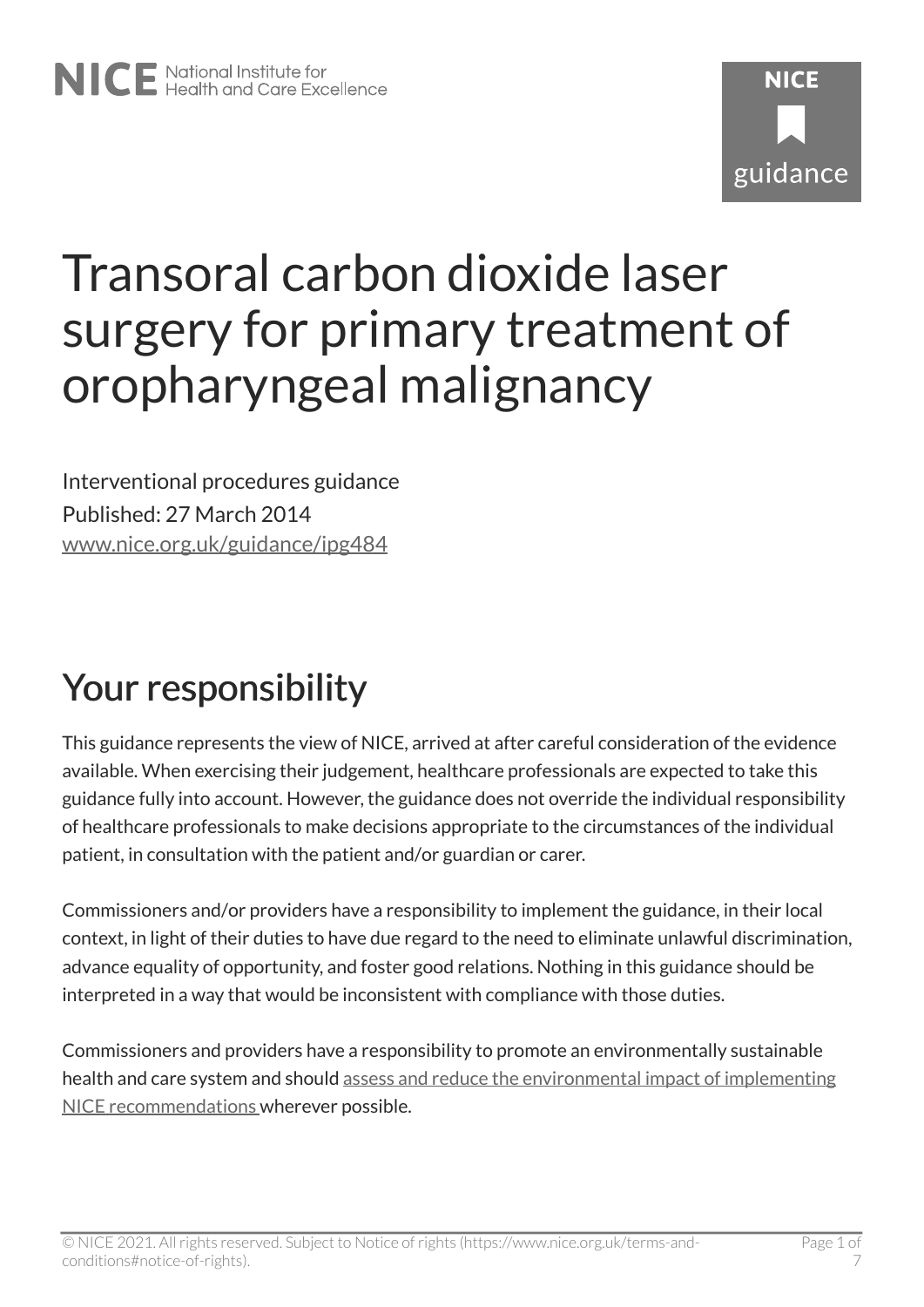#### 1 Recommendations

- 1.1 Current evidence on the efficacy and safety of transoral carbon dioxide laser surgery for the primary treatment of oropharyngeal malignancy is adequate to support the use of this procedure with normal arrangements for clinical governance, consent and audit.
- 1.2 This procedure should only be carried out by clinicians who have been trained in the use of transoral carbon dioxide laser surgery in the oropharynx.
- 1.3 Patient selection for this procedure should be done by a multidisciplinary team in accordance with the NICE cancer service guidance on [improving outcomes in](http://www.nice.org.uk/guidance/csghn)  [head and neck cancers](http://www.nice.org.uk/guidance/csghn) (CSGNH 2004).
- 1.4 Clinicians should enter details of all patients undergoing transoral carbon dioxide laser surgery for the primary treatment of oropharyngeal malignancy onto the [Data for Head and Neck Oncology \(DAHNO\) database.](http://www.hscic.gov.uk/headandneck)

### 2 Indications and current treatments

- 2.1 Malignancies in the oropharynx (which includes the tonsils, the base of the tongue and the soft palate) are usually squamous cell carcinomas originating in the epithelial cell lining. The incidence of these malignancies has increased significantly in younger patients, probably because of the increased prevalence of human papillomavirus infection. Presenting features include a persistent sore throat, a lesion in the mouth or throat, white or red patches that may be swollen or bleeding, and pain in the ear. Patients tend to present with advanced or sometimes metastatic disease.
- 2.2 Oropharyngeal malignancies can be treated by surgery (using open or minimally invasive approaches for tumour resection and reconstruction), radiotherapy, chemotherapy, or a combination of these methods. Surgical resection may include neck dissection to remove lymph nodes. When the malignancy is considered to be unresectable, palliative chemotherapy and radiotherapy can be used.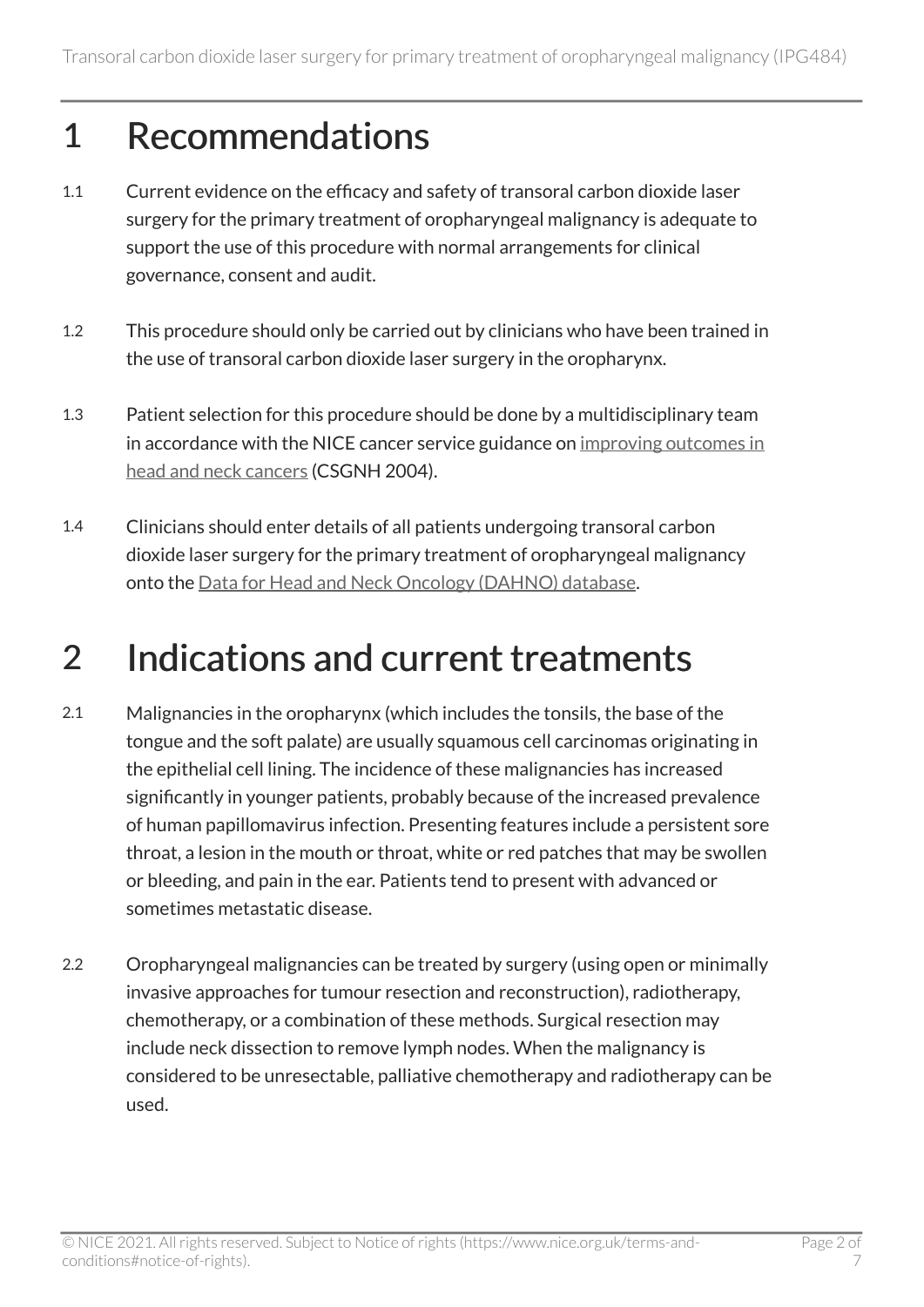## 3 The procedure

- 3.1 Transoral carbon dioxide laser surgery is a minimally invasive endoscopic approach for treating tumours in the oropharynx. It is usually performed under general anaesthesia, with the patient supine and tilted head-down. The tumours are visualised using a modified mouth gag and/or an endoscope. The carbon dioxide laser device is coupled to an operating microscope and the laser beam is used to excise the tumour completely, together with an adequate margin of tissue around it. Large tumours are removed in 2 or more pieces as a multiblock resection.
- 3.2 Fibre-optic carbon dioxide lasers, flexible delivery systems and robots have been developed, all of which increase the range of angles of approach that can be used to achieve tumour resection.
- 3.3 Laser resection of tumours is sometimes combined with either simultaneous or staged neck dissection if there is cervical lymphadenopathy or a suspicion of occult metastases. Adjuvant radiotherapy and/or chemotherapy is also offered to some patients, based on a number of factors such as T-stage, nodal status, extracapsular spread of tumour, margin status and histology.

## 4 Efficacy

This section describes efficacy outcomes from the published literature that the Committee considered as part of the evidence about this procedure. For more detailed information on the evidence, see the [interventional procedure overview](http://www.nice.org.uk/guidance/ipg484).

- 4.1 A retrospective comparative case series of 223 patients with T1 oropharyngeal carcinoma treated by transoral carbon dioxide laser surgery (TLS) with or without neck dissection (±ND) (n=53) or by electrocautery (n=170) reported that there was no significant difference in 5-year disease-specific survival (89% for TLS±ND and 87% for electrocautery; p>0.05).
- 4.2 A prospective case series of 204 patients (of whom 203 were analysed) with stage III or IV oropharyngeal cancers treated by TLS±ND alone (53 patients) or by TLS±ND and combined adjuvant treatment (150 patients: 117 radiotherapy alone, 33 chemoradiotherapy) reported that rates of 5-year overall survival,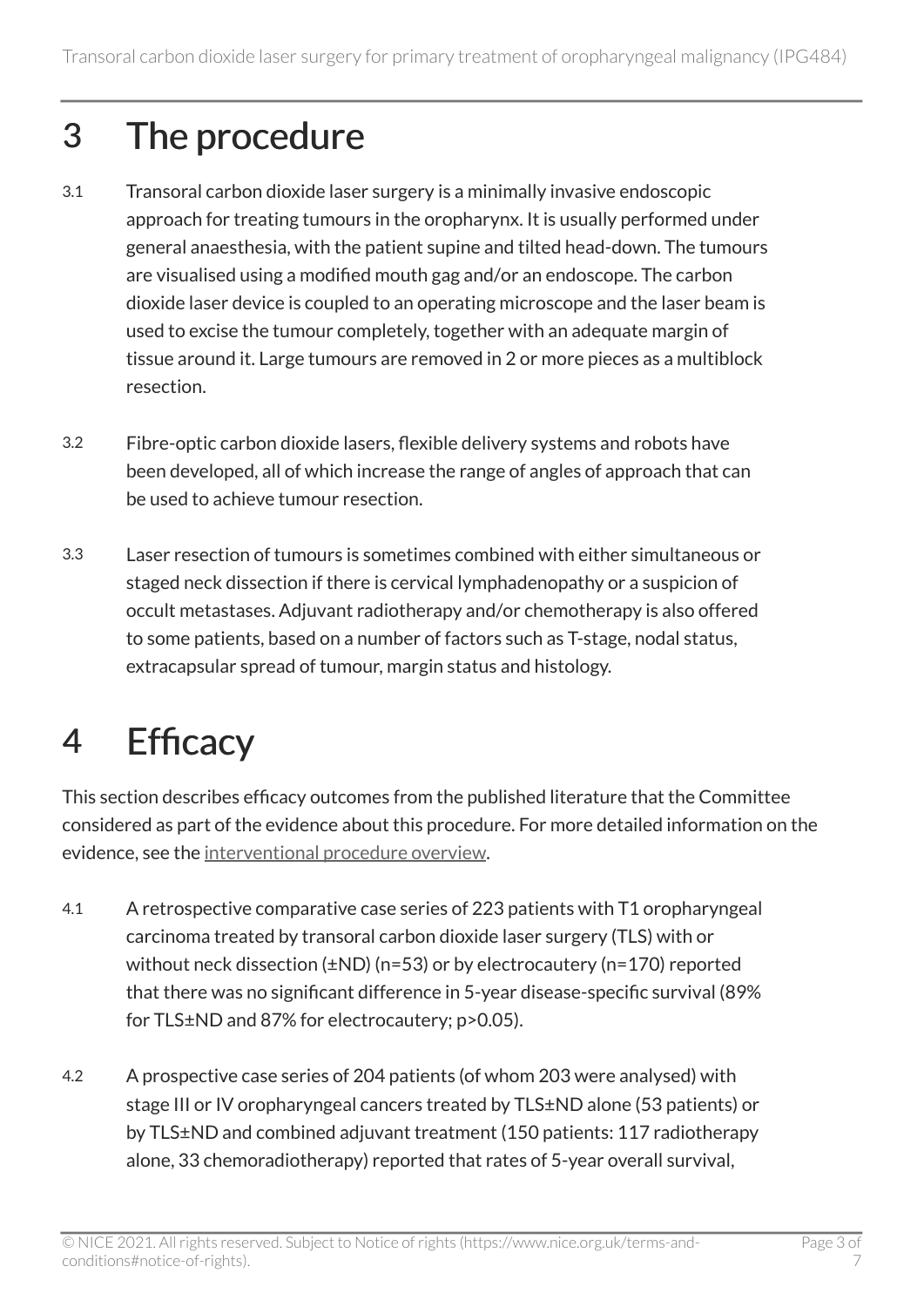disease-specific survival and disease-free survival were 78%, 84% and 74% respectively across all groups. TLS combined with postoperative adjuvant radiotherapy (in 117/204 patients) reduced the risk of death by over 50% (hazard ratio 0.33 to 0.48) compared against the risk of death in the group who received TLS±ND alone (53/204 patients).

- 4.3 The retrospective comparative case series of 223 patients reported a 5-year local control rate of 95% for TLS±ND and 91% for electrocautery (p>0.05; not significant).
- 4.4 The retrospective case series of 69 patients reported that 4% (3/69) of patients had disease recurrence at the primary site at a mean follow-up of 44 months. The 5-year local regional control rate in patients in whom adjuvant therapy was not indicated was 82%. The 5-year local regional control rate in patients who declined adjuvant therapy was 74%.
- 4.5 The specialist advisers listed key efficacy outcomes as local control, survival, margin control and local recurrence.

### 5 Safety

This section describes safety outcomes from the published literature that the Committee considered as part of the evidence about this procedure. For more detailed information on the evidence, see the [interventional procedure overview](http://www.nice.org.uk/guidance/ipg484).

- 5.1 Bleeding within the first 7 days after the procedure was reported in 10% (5/48) of patients in a retrospective case series of 48 patients with squamous cell carcinoma of the base of the tongue treated by transoral carbon dioxide laser surgery with or without neck dissection (TLS±ND) and adjuvant radiotherapy. The bleeding was from a vessel at the base of the tongue in 1 patient, at the lateral oropharyngeal wall in 1 patient, at the aryepiglottic fold in 1 patient, and from the wound cavity (no further details given) in 2 patients. All complications were managed by micropharyngoscopy with electrocoagulation. Public consultation also reported a single death due to severe haemorrhage.
- 5.2 Severe dysphagia and recurrent aspiration were reported in 6% (3/48) of patients in the retrospective case series of 48 patients, as a result of extended tumour resection, including 'resection in adjacent sites and structures'. All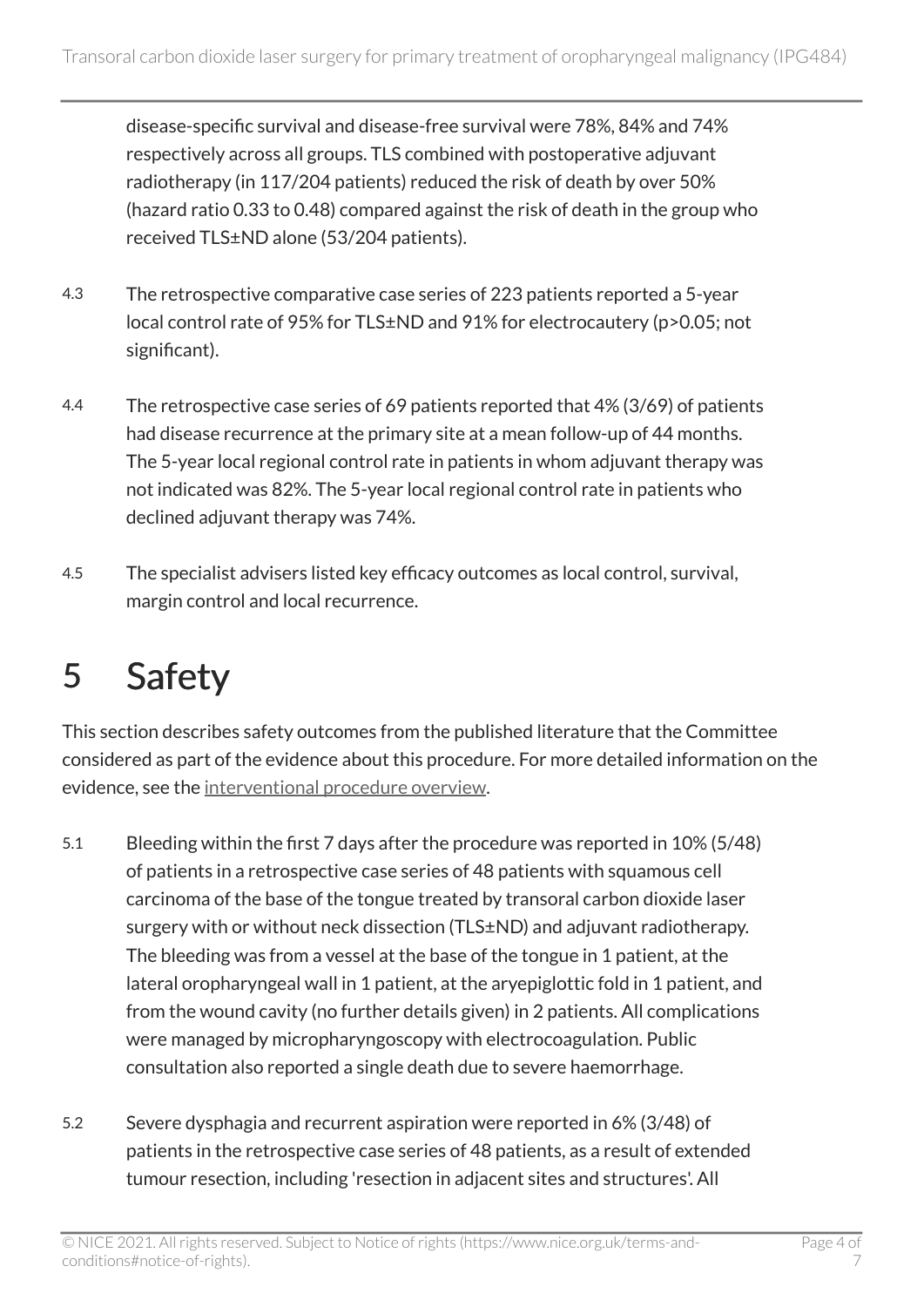3 patients needed gastrostomy tubes.

- 5.3 Airway loss (needing surgical cricothyroidotomy) was reported in 1 patient in the prospective case series of 204 patients; this occurred during reoperative resection of a tumour-positive margin.
- 5.4 Tracheostomies (permanent or temporary) were needed in 11% (6/53) of patients in the TLS±ND group and 5% (9/170) of patients in the electrocautery group in the retrospective comparative case series of 223 patients (no significance test reported).
- 5.5 Bilateral hypoglossal nerve paresis (due to 'stretch-related complications' of the endoscopic approach to the pharynx) was reported in 1 patient in the prospective case series of 204 patients. Postoperative 'velopharyngeal incompetence' (not severe enough to prevent oral intake or good speech) was also reported in 11 patients. Further details were not reported.
- 5.6 The specialist advisers listed theoretical adverse events as subcutaneous emphysema, numbness of the tongue, damage to the oral cavity or teeth during access retraction, and inadequate surgical margins.

### 6 Committee comments

- 6.1 The Committee noted that the published reports on transoral carbon dioxide laser surgery for the primary treatment of oropharyngeal malignancy included patients with tumours at other locations and at various stages. Almost all were case series and patients had received a variety of adjuvant therapies.
- 6.2 Nevertheless, the Committee considered that the available evidence was sufficient to support a conclusion that the outcomes for the transoral laser surgery procedure were similar to those for the other treatments in the reports. Its decision was influenced by the advice of specialists that transoral carbon dioxide laser surgery for primary treatment of oropharyngeal malignancy is an established treatment in UK practice.
- 6.3 The Committee noted that patient feedback was unanimously positive about this procedure.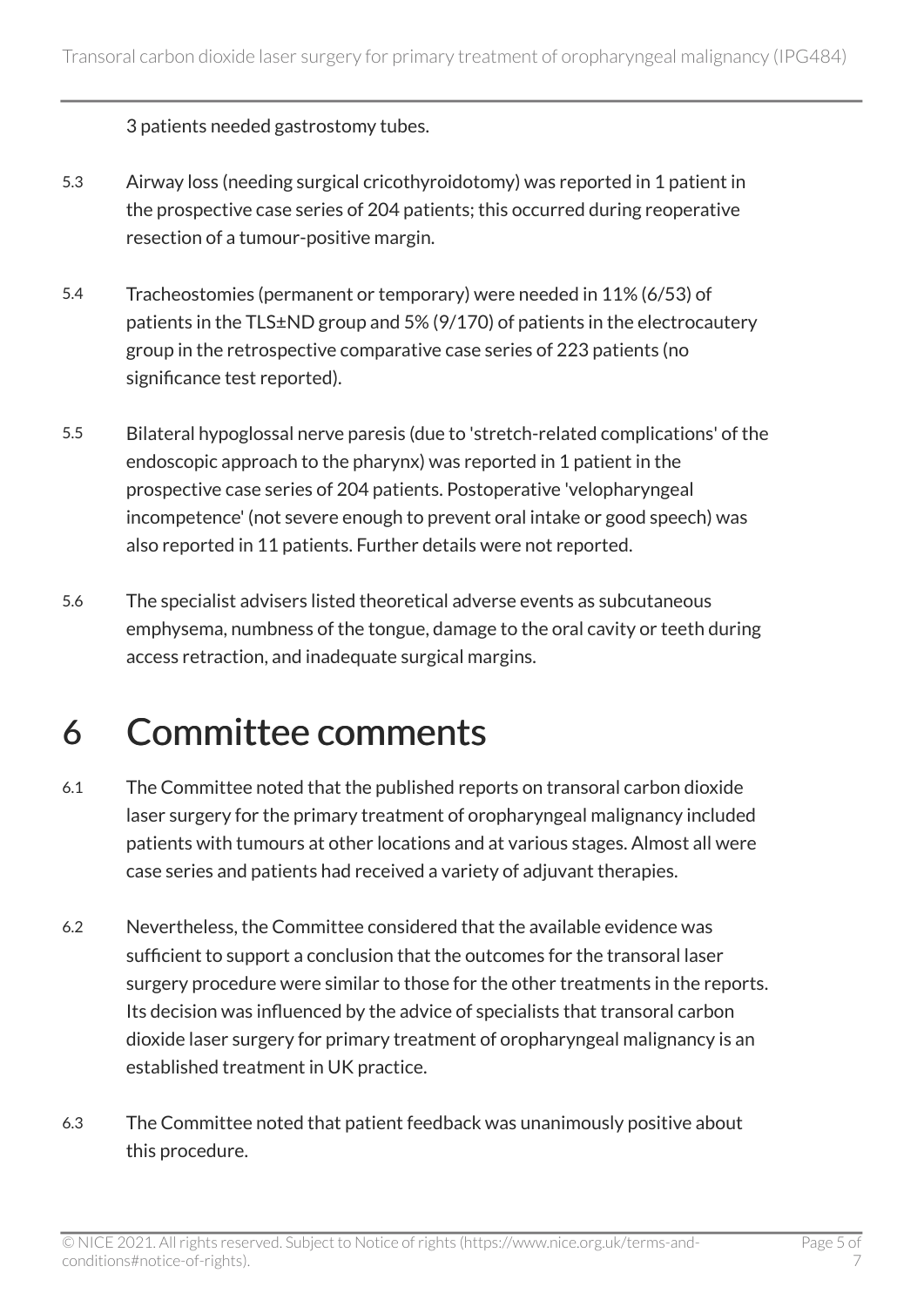## 7 Further information

7.1 For related NICE guidance see the NICE website

#### Information for patients

NICE has produced information on this procedure for patients and carers [\(Information for the](http://www.nice.org.uk/guidance/ipg484)  [public\)](http://www.nice.org.uk/guidance/ipg484). It explains the nature of the procedure and the guidance issued by NICE, and has been written with patient consent in mind.

## About this guidance

NICE interventional procedures guidance makes recommendations on the safety and efficacy of the procedure. It does not cover whether or not the NHS should fund a procedure. Funding decisions are taken by local NHS bodies after considering the clinical effectiveness of the procedure and whether it represents value for money for the NHS.

This guidance was developed using the NICE [interventional procedures guidance process](http://www.nice.org.uk/about/what-we-do/our-programmes/nice-guidance/nice-interventional-procedures-guidance).

We have produced a [summary of this guidance for patients and carers.](http://www.nice.org.uk/guidance/ipg484/informationforpublic) Information about the evidence the guidance is based on is also [available](http://www.nice.org.uk/guidance/ipg484).

NICE produces guidance, standards and information on commissioning and providing high-quality healthcare, social care, and public health services. We have agreements to provide certain NICE services to Wales, Scotland and Northern Ireland. Decisions on how NICE guidance and other products apply in those countries are made by ministers in the Welsh government, Scottish government, and Northern Ireland Executive. NICE guidance or other products may include references to organisations or people responsible for commissioning or providing care that may be relevant only to England.

#### Your responsibility

This guidance represents the views of NICE and was arrived at after careful consideration of the available evidence. Healthcare professionals are expected to take it fully into account when exercising their clinical judgement. This guidance does not, however, override the individual responsibility of healthcare professionals to make appropriate decisions in the circumstances of the individual patient, in consultation with the patient and/or guardian or carer.